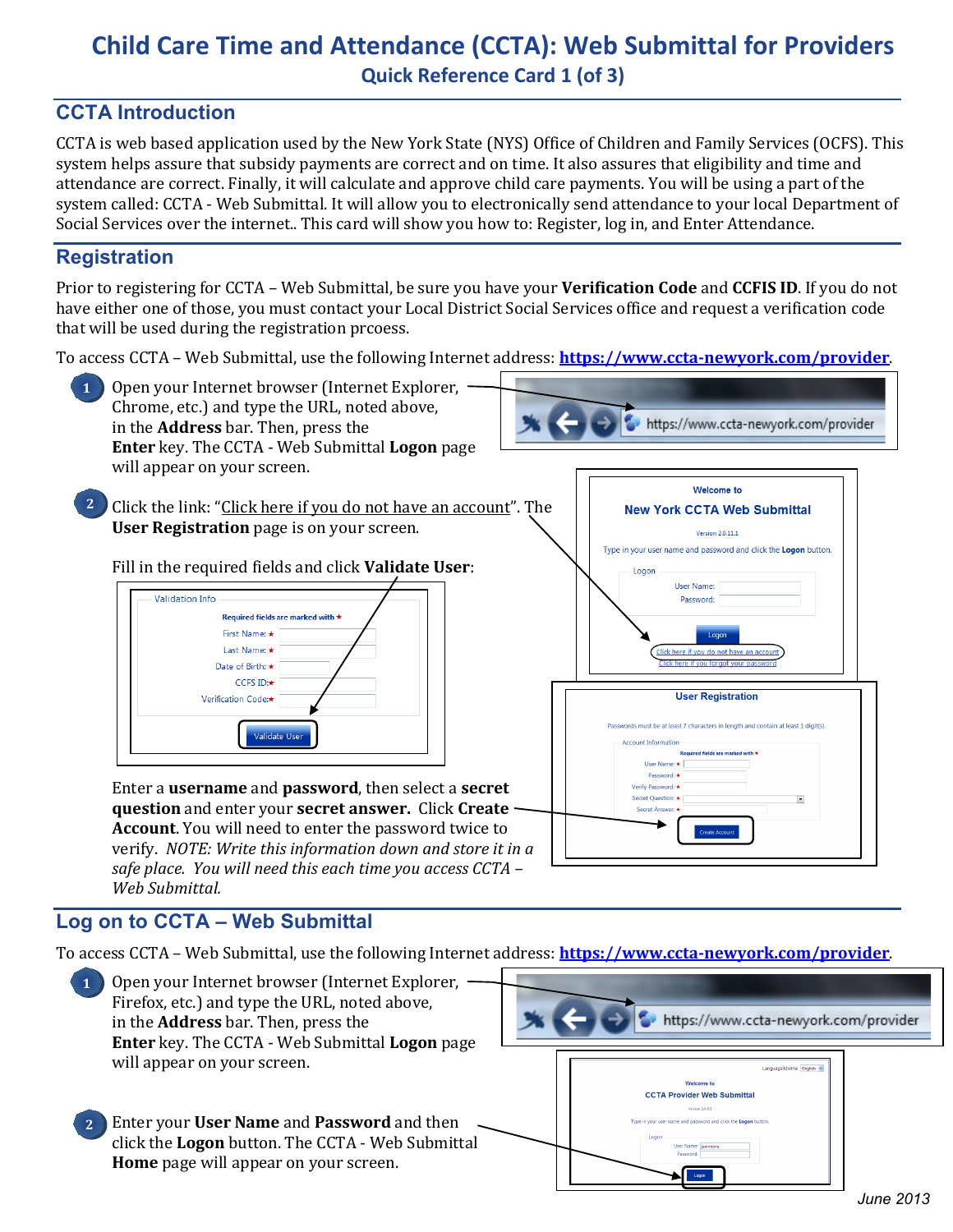#### **Record Attendance and Absence**

1. In the menu on the left, under **Attendance**, click **Enter**. The **Enter Attendance** page will appear on your screen. **1**



**Welcome to CCTA Provider Web Submittal** Thursday, June 13, 2013

Version 2.0.13.14 @ 2010 Controltec, Inc. All Rights Reserved

Make sure to check this section for messages!

2. Complete the **Enter Attendance** page.

**2**

- Enter the child's check in and check out times in the **In** and **Out** fields.
- Select **Absent**, **Holiday**, **Program Closure**, or **Sick** from the **Absent** drop-down list to show an absence then enter the child's **normally scheduled hours** for that absence.
	- **Note: Absent** should only be selected when **Holiday**, **Program Closure**, and **Sick** do not apply.
- Click **Note** to add a note to the day's attendance, if necessary. Examples include notes about medical appointments, traffic problems, etc.

Click the **Save** button at the top of the page to save the attendance information. **Note:** To view attendance for previous weeeks, click the **Back** arrow button located to the right of the **Calendar** icon. To advance a week, click the **Forward** arrow button located to the far right of the page. **3**



#### **Important!**

 You *must* enter the amount of hours a child would have **normally attended care** when selecting one of the choices from the Absent dropdown list.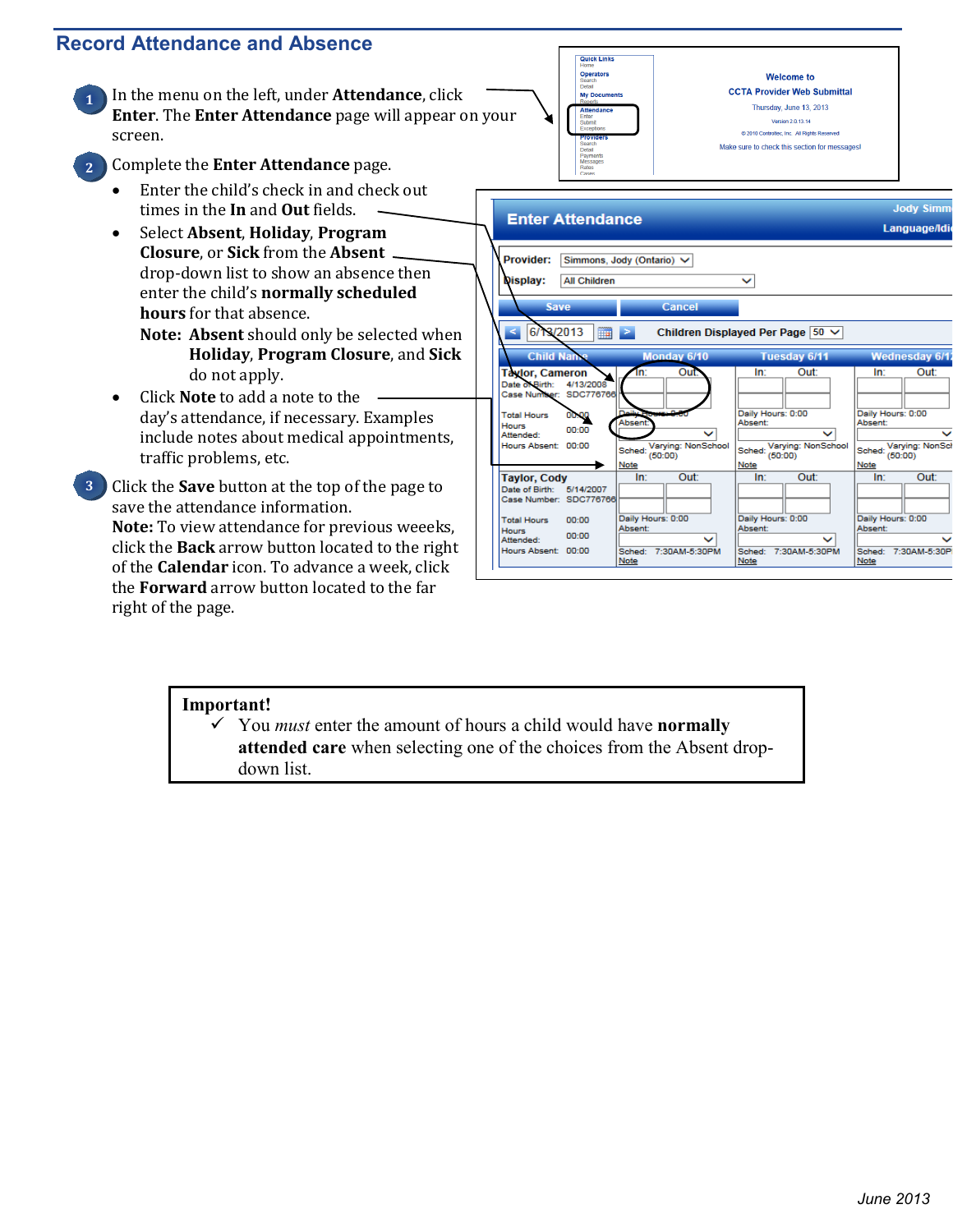# **Child Care Time and Attendance (CCTA): Web Submittal for Providers Quick Reference Card 2 (of 3)**

This card will show you how to: Submit attendance and recall attendance.

| <b>Submitting Attendance</b>                                                                                                                                                                                                    | <b>Quick Links</b>                                                                                                                                                                                                                                                       |
|---------------------------------------------------------------------------------------------------------------------------------------------------------------------------------------------------------------------------------|--------------------------------------------------------------------------------------------------------------------------------------------------------------------------------------------------------------------------------------------------------------------------|
| To Begin: The CCTA - Web Submittal <b>Home</b> page<br>is on your screen.                                                                                                                                                       | Home<br>Operator<br>Search<br>Detail<br><b>My Documents</b>                                                                                                                                                                                                              |
| In the menu on the left, under <b>Attendance</b> , click<br>Submit. The Submit Attendance page will appear on                                                                                                                   | <b>Attendance</b><br>Enter<br>Submit<br>Exceptions                                                                                                                                                                                                                       |
| your screen.<br>Click the <b>Submit</b> link to select the appropriate cycle.<br>2                                                                                                                                              | <b>Provider:</b><br>Simmons, Jody (Ontario) V<br>Ontario V<br><b>Region:</b>                                                                                                                                                                                             |
| The Submit Attendance pop-up screen displays.<br>3                                                                                                                                                                              | <b>Cycle Start Cycle End Region Unsubmitted Submitted Exceptions</b><br><b>Note</b><br>Recall<br>Submit.<br>6/1/2013<br>6/30/2013<br>Submit<br><b>Note</b><br>Ontario<br><b>Recall</b><br>$\overline{2}$<br>$\bf{0}$<br><b>Exceptions</b>                                |
| Verify that the correct Attendance Cycle is showing.                                                                                                                                                                            | 5/1/2013<br>5/31/2013<br>$\overline{2}$<br>$\bf{0}$<br>Submit<br>Recall<br><b>Note</b><br>Ontario<br><b>Exceptions</b><br><b>Note</b><br>4/1/2013<br>$\overline{2}$<br>Submi<br>4/30/2013<br>Ontario<br>$\bf{0}$<br><b>Exceptions</b><br>Recall                          |
| <b>Attendance Not Yet Submitted</b>                                                                                                                                                                                             |                                                                                                                                                                                                                                                                          |
| To <b>submit</b> attendance for a child, click the $\Box$ with<br>the corresponding "Submit" text next to the child's<br>name. You can also click the within the dark blue<br>title row to select all the children in the list. | Submit: Attendance Cycle (Ontario): 4/1/2013 - 4/30/2013<br><b>Attendance Not Yet Submitted: Show AI</b><br><b>Taylor, Cameron</b><br>100:00<br>Ready<br>$\Box$ Submit<br>Attendance<br>0 Ready<br>100:00<br>Taylor, Cody<br>Attendance<br>Submit                        |
| <b>Note:</b> If you do not see $\Box$ <b>Submit</b> next to a child's<br>name and the child's status shows Incomplete,<br>you will not be able to submit that child's                                                           | Submit: Attendance Cycle (Ontario): 4/1/2013 - 4/30/2013<br><b>Attendance Not Yet Submitted: Show All</b><br>1 Ready<br><b>Taylor, Cameron</b><br>100:00<br>$\checkmark$ Submit<br><b>Attendance</b><br>0 Ready<br>Taylor, Cody<br>100:00<br>Attendance<br>$\vee$ Submit |
| attendance. Please review the attendance for that<br>child for any errors. Note: Days incomplete or in<br>error will shaded in either <b>Red</b> (Error) or                                                                     |                                                                                                                                                                                                                                                                          |

*Yellow(Incomplete) on the Enter Attendance page.*



The **Attendance Submittal** page displays. **5**

Click the **Save** button.

**4**

• Review the electronic attendance submittal terms (not shown here), click the **I agree with the above terms and conditions** checkbox, and then click the **Submit Attendance** button. (This is required.)

|                          | $\blacksquare$ ] agree with the above terms and conditions: |
|--------------------------|-------------------------------------------------------------|
| <b>Submit Attendance</b> | Cancel                                                      |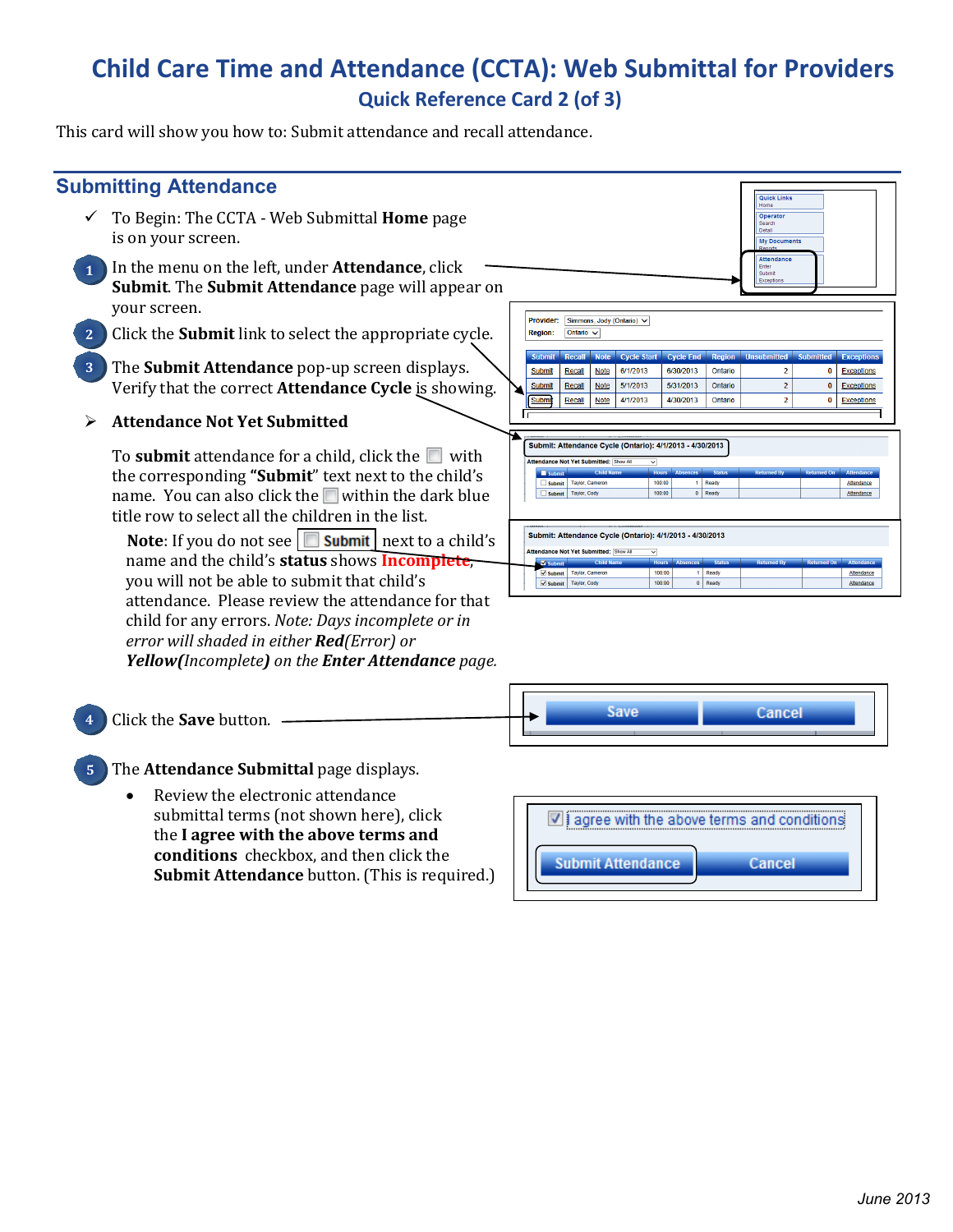#### **Recalling Attendance**

**2**

**3**

- To Begin: The CCTA Web Submittal **Home** page is on your screen.
- 4. In the menu on the left, under **Attendance**, click **Submit**. The **Submit Attendance** page will appear on your screen. **1**
	- 5. Click the **Recall** link to select the appropriate cycle.

| <b>Provider:</b><br><b>Region:</b> | Ontario $\sqrt{}$ |             | Simmons, Jody (Ontario) V |                  |               |                    |                  |                   |
|------------------------------------|-------------------|-------------|---------------------------|------------------|---------------|--------------------|------------------|-------------------|
| <b>Submit</b>                      | <b>Recall</b>     | <b>Note</b> | <b>Cycle Start</b>        | <b>Cycle End</b> | <b>Region</b> | <b>Unsubmitted</b> | <b>Submitted</b> | <b>Exceptions</b> |
| <b>Submit</b>                      | Recall            | <b>Note</b> | 6/1/2013                  | 6/30/2013        | Ontario       | h                  | Ō                | <b>Exceptions</b> |
| Submit.                            | Recall            | <b>Note</b> | 5/1/2013                  | 5/31/2013        | Ontario       |                    | 0                | <b>Exceptions</b> |
| <b>Submit</b>                      | Recall            | <b>Note</b> | 4/1/2013                  | 4/30/2013        | Ontario       | O                  | 2                | <b>Exceptions</b> |

**Quick Links** Operato **My Docu Attendance** 

6. The **Recall Attendance** pop-up screen displays. Verify that the correct **Attendance Cycle** is showing.

|        | Recall: Attendance Cycle (Ontario): 4/1/2013 - 4/30/2013 |              |                 |               |                     |                     |                   |  |  |  |  |
|--------|----------------------------------------------------------|--------------|-----------------|---------------|---------------------|---------------------|-------------------|--|--|--|--|
|        | <b>Attendance Previously Submitted:</b>                  |              |                 |               |                     |                     |                   |  |  |  |  |
| Recall | <b>Child Name</b>                                        | <b>Hours</b> | <b>Absences</b> | <b>Status</b> | <b>Submitted By</b> | <b>Submitted On</b> | <b>Attendance</b> |  |  |  |  |
| Recall | <b>Taylor, Cameron</b>                                   | 100:00       |                 | Submitted     | Simmons, Jody       | 06/11/2013          | Attendance        |  |  |  |  |
| Recall | <b>Taylor, Cody</b>                                      | 100:00       | n               | Submitted     | Simmons, Jody       | 06/11/2013          | Attendance        |  |  |  |  |

#### **Attendance Previously Submitted**

To **recall** attendance for a child, click the with the corresponding **"Recall**" text next to the child's name. You can also click the within the dark blue title row to select all the children in the list.

 **Note**: You can only recall attendance for children prior to the district reviewing the attendance record. If the **Recall** selection is not visable, and you need to modify and re-submit attendance, please contact your district worker. They can change the status of the attendance record so that you can recall it.

|                             | Recall: Attendance Cycle (Ontario): 4/1/2013 - 4/30/2013 |              |                 |               |                     |                     |                   |
|-----------------------------|----------------------------------------------------------|--------------|-----------------|---------------|---------------------|---------------------|-------------------|
|                             | <b>Attendance Previously Submitted:</b>                  |              |                 |               |                     |                     |                   |
| <b>X</b> Recall             | <b>Child Name</b>                                        | <b>Hours</b> | <b>Ahsences</b> | <b>Status</b> | <b>Submitted By</b> | <b>Submitted On</b> | <b>Attendance</b> |
| $\sqrt{\phantom{a}}$ Recall | <b>Taylor, Cameron</b>                                   | 100:00       |                 | Submitted     | Simmons, Jody       | 06/11/2013          | Attendance        |
| $\sqrt{\phantom{a}}$ Recall | <b>Taylor, Cody</b>                                      | 100:00       | $\bf{0}$        | Submitted     | Simmons, Jody       | 06/11/2013          | Attendance        |

| <b>Click the Save button.</b><br>$\sim$ 4 |  | oave |  |
|-------------------------------------------|--|------|--|
|                                           |  |      |  |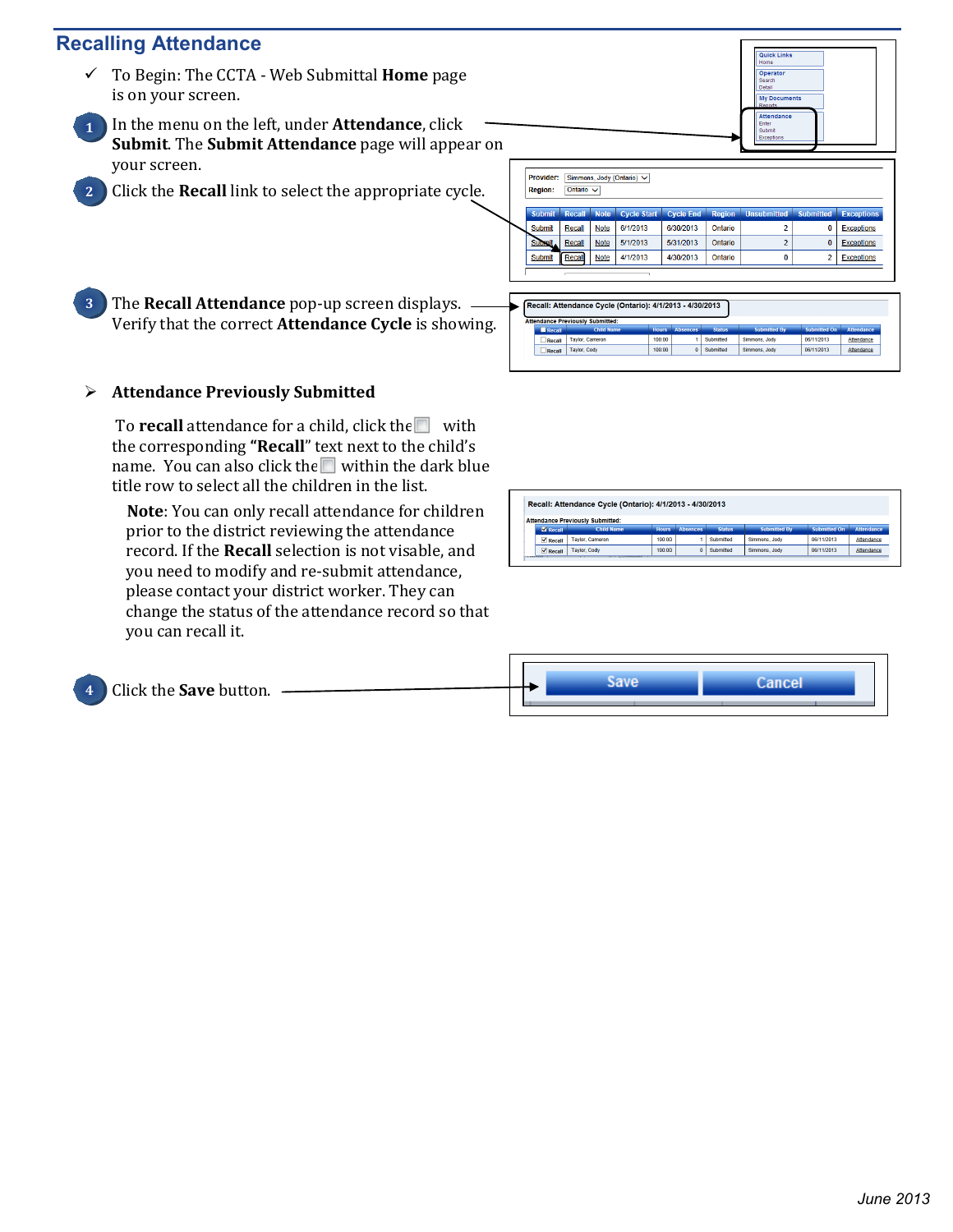# **Child Care Time and Attendance (CCTA): Web Submittal for Providers Quick Reference Card 3 (of 3)**

This card will show you how to: Review the rates on record with the district, review the status of submitted attendance, view case information for subsidized children, add a sponsor to a child's record and create a sponsor logon account for the TimeClock application.

#### **Provider Rates**

The Provider Rates section will display the rates, as of an effective date, that the district has in CCTA.

- To Begin: The CCTA Web Submittal **Home** page is on your screen.
- 7. In the menu on the left, under **Providers**, click **Rates**. The **Rates** page will appear on your screen. **1**
- The grid will display the rates in CCTA. This is a display only, and the rates cannot be modified from this screen. **2**

| Provider:               | Simmons, Jody (Ontario) V      |                              |                                |                              |                                |                              |                                |                              |
|-------------------------|--------------------------------|------------------------------|--------------------------------|------------------------------|--------------------------------|------------------------------|--------------------------------|------------------------------|
| <b>Rate Type:</b>       | Standard V                     |                              |                                |                              |                                |                              |                                |                              |
|                         | $01/01/10$ $\vee$              |                              |                                |                              |                                |                              |                                |                              |
|                         |                                |                              |                                |                              |                                |                              |                                |                              |
| <b>Rates Effective:</b> |                                |                              |                                |                              |                                |                              |                                |                              |
|                         |                                |                              |                                |                              |                                |                              |                                |                              |
| Rates:                  |                                |                              |                                |                              |                                |                              |                                |                              |
|                         |                                |                              |                                |                              |                                |                              |                                |                              |
|                         | <b>Under 1 1/2</b>             |                              | 1 1/2 thru 2                   |                              | 3 thru 5                       |                              | 6 thru 12                      |                              |
| Hourly                  | <b>Regular Hours</b><br>\$8.00 | <b>After Hours</b><br>\$8.00 | <b>Regular Hours</b><br>\$8.36 | <b>After Hours</b><br>\$8.36 | <b>Regular Hours</b><br>\$8.00 | <b>After Hours</b><br>\$8.00 | <b>Regular Hours</b><br>\$8.00 | <b>After Hours</b><br>\$8.00 |
| 1/2 Day                 | \$32.00                        | \$32.00                      | \$30.00                        | \$30.00                      | \$27.00                        | \$27.00                      | \$23.00                        | \$23.00                      |
| Daily                   | S48.00                         | \$48.00                      | \$45.00                        | \$45.00                      | \$40.00                        | \$40.00                      | \$35.00                        | \$35.00                      |

**Providers** Search **Detail Payments** Messanes Rates

## **Provider Payments**

The Provider Payments section will display the status of submitted attendance records.

 To Begin: The CCTA - Web Submittal **Home** page is on your screen.



- 8. In the menu on the left, under **Providers**, click **Payments**. The **Payments** page will appear on your screen. **1**
- Enter the **Start Date** and **End Date** for the billing cycle you would like to review. Also, you can select the **Status** of All Payments, Processing or Paid. **2**

| Provider:          | Simmons, Jody (Ontario) V |
|--------------------|---------------------------|
| <b>Start Date:</b> | 4/1/2013<br>₩             |
| <b>End Date:</b>   | 4/30/2013 x<br>亜          |
| Status:            | All Payments $\vee$       |
| <b>Search</b>      | Clear                     |

9. Click **Search.**

**3**

The page will now display payments that meet the search criteria entered. NOTE: Payments in a Processing status may show an amount. This amount is only an "estimated" amount. **4**

| <b>Provider:</b>                        |                 | Simmons, Jody (Ontario) V |                    |                          |                        |                    |                   |               |        |                     |
|-----------------------------------------|-----------------|---------------------------|--------------------|--------------------------|------------------------|--------------------|-------------------|---------------|--------|---------------------|
| ≣<br><b>Start Date:</b><br>4/1/2013     |                 |                           |                    |                          |                        |                    |                   |               |        |                     |
| <b>End Date:</b><br>4/30/2013<br>$\Box$ |                 |                           |                    |                          |                        |                    |                   |               |        |                     |
| Status:                                 | All Payments    |                           |                    |                          |                        |                    |                   |               |        |                     |
|                                         |                 |                           |                    |                          |                        |                    |                   |               |        |                     |
|                                         | Search.         | <b>Clear</b>              |                    | Export                   |                        |                    |                   |               |        |                     |
|                                         | Search Results: |                           |                    |                          |                        |                    |                   |               |        |                     |
|                                         |                 |                           |                    |                          |                        |                    |                   |               |        |                     |
|                                         | Payment ID      | <b>Status</b>             | <b>Status Date</b> | <b>Period Start Date</b> | <b>Period End Date</b> | <b>Family Name</b> | <b>Child Name</b> | <b>Amount</b> |        | <b>Fees</b> Details |
| <b>COLOR</b>                            | 121             | Processing                | 06/11/2013         | 04/01/2013               | 04/30/2013             | <b>Taylor</b>      | Taylor, Cody      | \$0.00        | \$0.00 |                     |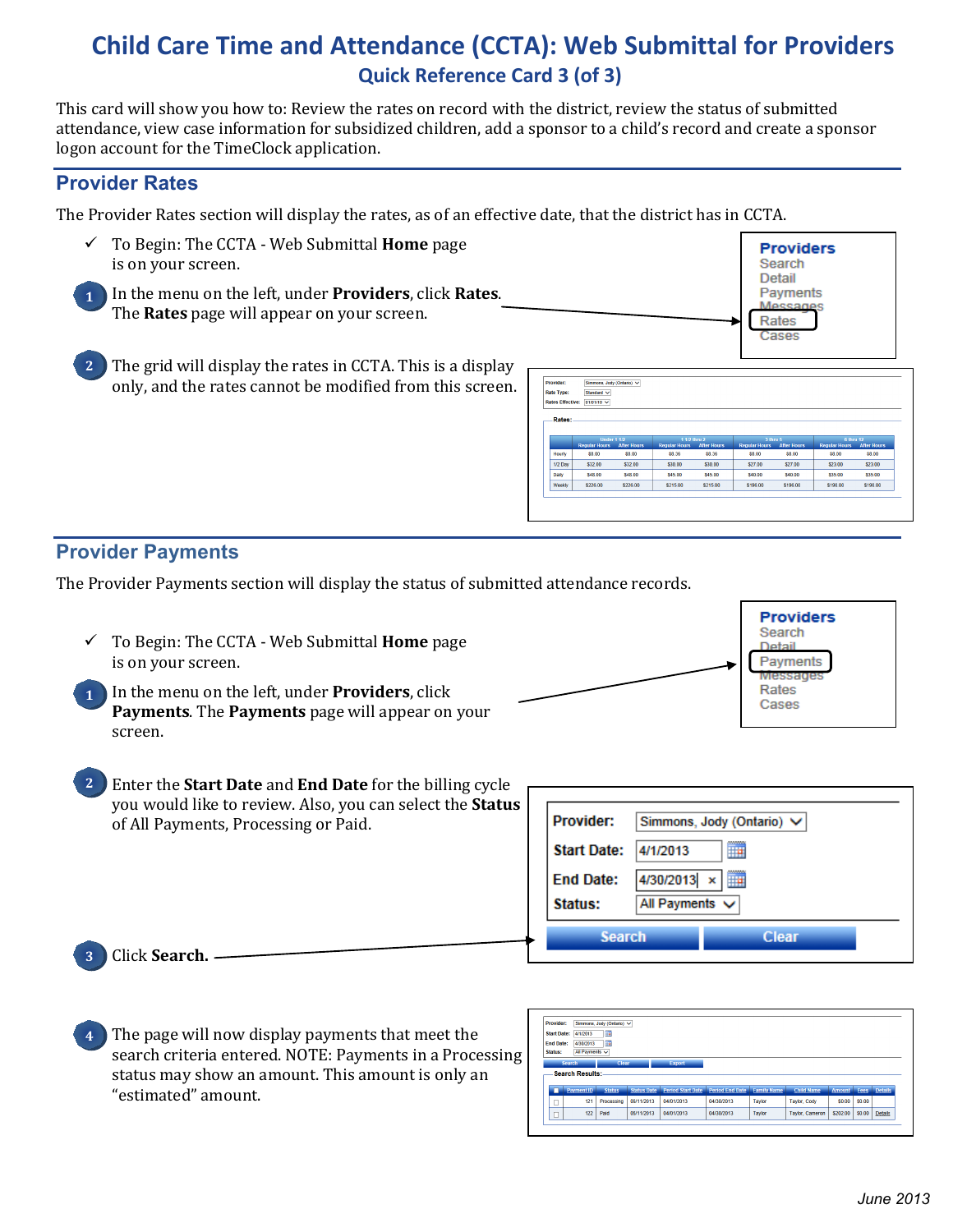### **Provider Cases**

The Provider Cases section will display case information for children reciveing subsidized care.



The page will now display case information for children receiving subsidized care. This includes the Case Number, Family Fee and Effective date, the Recert Date (the date the family needs to recertify with the district), and the children that are receiving care. The dates next to the children's names reflect the start and end dates of authorized care. **4**

| <b>Provider:</b><br><b>Cases Active As Of:</b> | 5/12/2013          | Simmons, Jody (Ontario) V<br>m |                      |                    |                                                                                     |
|------------------------------------------------|--------------------|--------------------------------|----------------------|--------------------|-------------------------------------------------------------------------------------|
| <b>Search</b><br>Search Results: .             |                    | Clear.                         |                      |                    |                                                                                     |
| <b>Family Name</b>                             | <b>Case Number</b> | <b>Family Fee</b>              | <b>Fee Effective</b> | <b>Recert Date</b> | <b>Children</b>                                                                     |
| <b>Taylor</b>                                  | SDC776766          | \$1.00                         | 04/01/2013           | 10/01/2013         | Taylor, Cody (04/01/2013 - 09/30/2013)<br>Taylor, Cameron (04/01/2013 - 09/30/2013) |